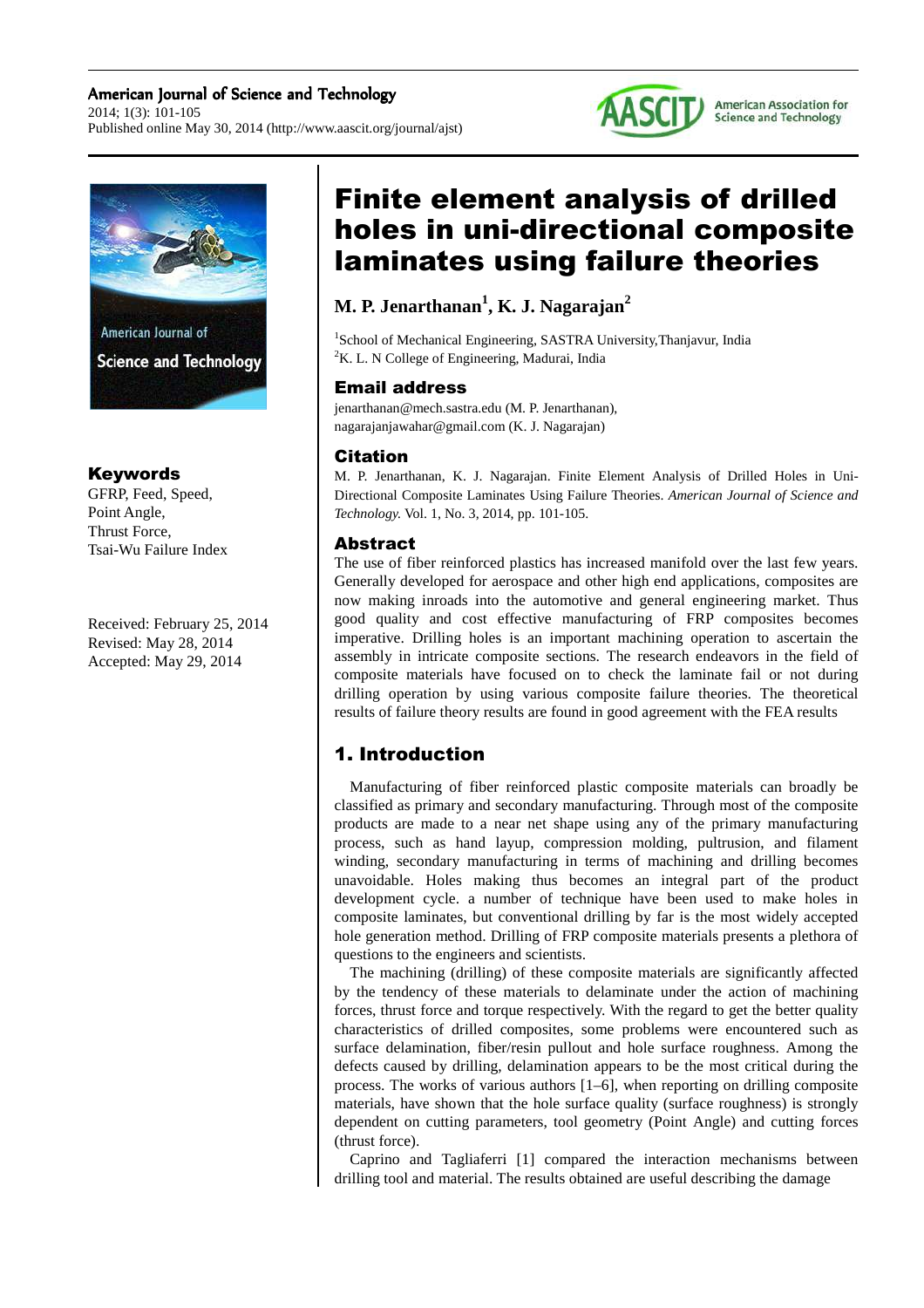history and help design drill geometries specifically conceived for composite machining. They also report that the type of damage induced in a composite material during drilling is strongly dependent on the feed.

The tool material and tool design have also been found to influence the drilling process in the context of fibrous composites. Chen [3] studied the effect of tool geometry on cutting forces. Various tool geometry parameters such as point angle, helix angle, and rake angle were analyzed. The tangential force that is torque was found to decrease with increasing point angle whereas the thrust force increased. The common objective of the efforts worldwide has been to improve the drilling operation in context of the FRP composite materials to minimize the drilling induced damage.

In this paper common objective is to predict the failure of uni-directional laminate plate during drilling with various speed, feed, and point angle by using finite element method. The FEA results of failure theory results are found in good agreement with the theoretical results.

### 2. Literature Review

The Literature review was done before identifying the field and nature of the present work. The knowledge gained from the literature review can be summarized as below.

Singh.I, Bhatnagar.N, and Viswanath.P [7] 'Drilling of uni- directional glass fiber reinforced plastics: experimental and finite element study' Materials design, Vol.29 (2008), pp. 546-553. This paper described the effect of thrust fore, torque of drill bit on composite plate during drilling compare experiment result with FEA.

Abra˜o.A.M, Rubio.J.C, and Faria.P.E, Davim.D.V [8] 'Drilling of uni- directional glass fiber reinforced plastics'. Experimental, Materials and Design, Vol. 29 (2008) 508– 513.This paper described cutting tool geometry on thrust force and delamination when drilling UDGRP.

Mohan.N.S, Ramachandra, Kulkarni.S.M [9] 'Influence of process parameters on cutting force and torque during drilling of glass–fiber polyester reinforced composites' Composite Structure,Vol.71(2005) 407–41This paper evaluate effect of various cutting parameter during drilling the composite.

Babur Ozcelik, Eyup Bagci [10] 'Experimental and numerical studies on the determination of twist drill temperature in dry drilling: A new approach' Materials and Design, Vol27 (2006) 920–927. This paper described effect of temperature during drilling composite plate with various cutting parameter without cutting fluid.

V. Krishnaraj, S. Vijayarangan and A. Ramesh Kumar [11] studied the damage generated during the drilling of Glass Fibre Reinforced Plastics (GFRP) which was detrimental for the mechanical behaviour of the composite structure. This work was focused on analysing the influence of drilling parameters (spindle speed and feed) on the strength of the GFR woven fabric laminates and further

to study the residual stress distribution around the hole after drilling. Holes were drilled at the centre of the specimens in a CNC machining centre using 6 mm diameter micro grain carbide drill for various spindle speeds (1000 4000 rpm) and feed rates (0.02, 0.06, 0.10 and 0.20 rev/min). Degree of damage depends on the feed rate and spindle speed. Experimental results indicate that failure strength and stress concentration are related to the drilling parameters and a drilling parameter (3000 rpm and 0.02 mm/rev), which gives better mechanical strength.

# 3. Calculation of Thrust Force & Pressure

Thrust force during drilling can be defined as "the force acting along the axis of the drill during the cutting process." Cutting forces help monitor tool wear, since forces increase with tool wear. Thrust force is also used to monitor tool wear and, in turn, monitor tool life. Tool failure can occur if tool wear is not monitored. Other than being an important factor in the monitoring of tool wear, thrust force is considered to be the major contributor of de lamination during drilling. Considerable research has been done to prove that there is a "critical thrust force" that causes de lamination, and thrust force below that will constrain or eliminate de lamination during drilling. Vibratory drilling has been known as one of the methods to reduce thrust force during drilling of steel and during drilling of composites. Machining of de lamination free composites using conventional methods would lower the cutting quantities. If the "critical thrust force" is known, then the machining efficiency can be increased and higher quantities can be machined. This thesis deals with the prediction of thrust force at which de lamination will occur during drilling of composites.

Thrust Force for uni-directional composite plate<sup>[7]</sup>

$$
F = 1.4365p + 402.8315f - 98.0319 \tag{1}
$$

Where

#### ρ=point angle of drill bit.

#### f= feed of drill pit (mm/rev).

Thrust pressure for uni-directional composite plate  $(q)$  = F/A

$$
A = 3.14 \cdot d^2 \tag{2}
$$

Where,

#### F= Thrust Force

A= Area of drilled hole

#### $D =$  drilled hole.

Because the thrust force applied is very difficult. Reason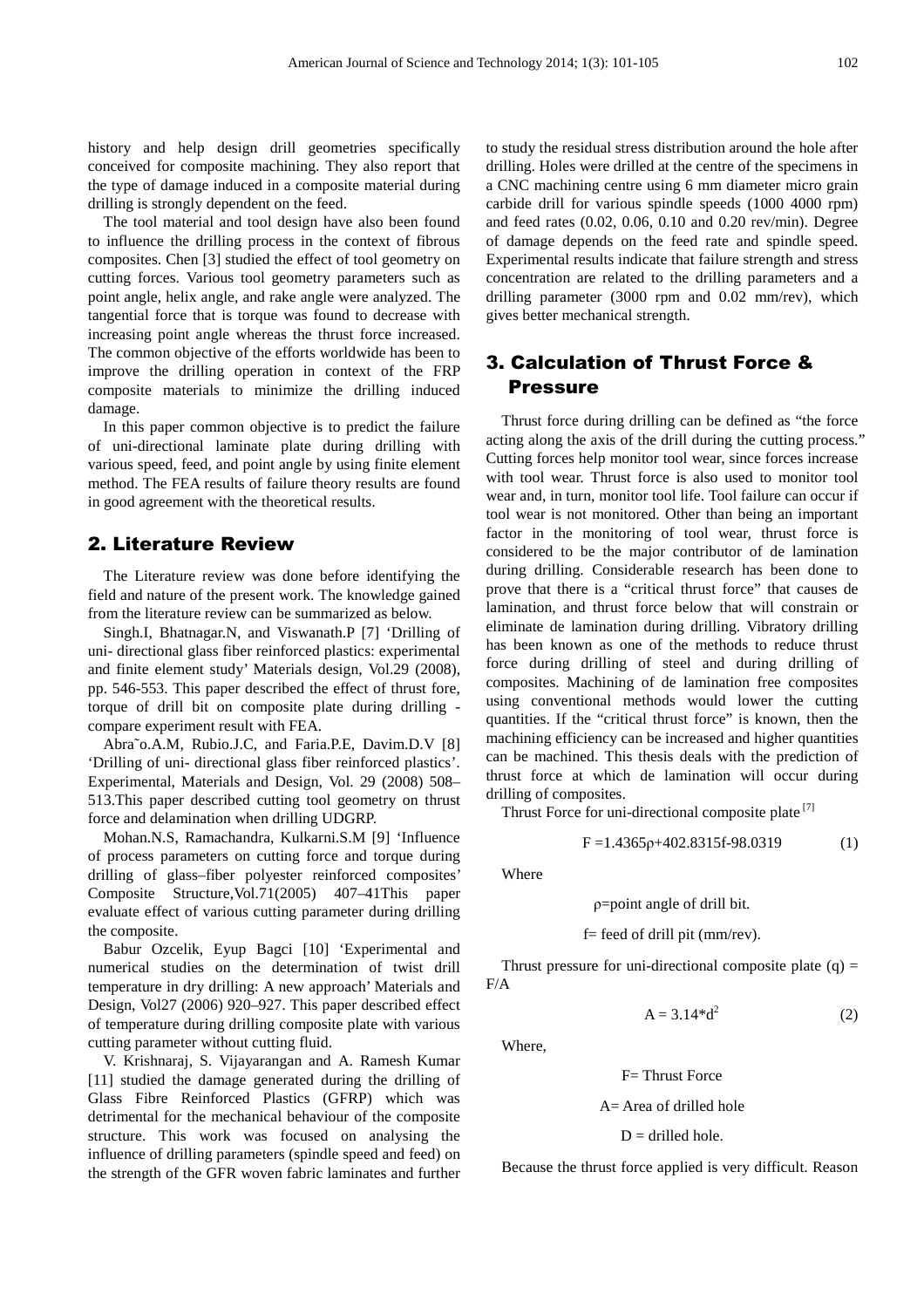is to apply thrust force is each node of the drilled hole. It's complicated one. So the thrust pressure is used to apply input into finite element software.

# 4. Failure Criteria

To determine whether a laminate will fail due to applied loading, the program first calculates stresses across the different plies. It next applies a failure criterion based on these stress levels using a failure theory. A laminate is considered to fail when a first ply or a first group of plies fails.

Failure of composites occurs in multiple steps. When stress in the first ply or a first group of plies is high enough, it fails. This point of failure is the first ply failure (FPF) beyond which a laminate can still carry the load. For a safe design, laminates should not experience stress high enough to cause FPF. The point where the total failure occurs is termed the ultimate laminate failure (ULF). Failure of composites occurs on a micromechanical scale due to fiber damage, matrix cracking, or interface or inters phase failure.

These local failure modes cannot predict global laminate failure satisfactorily.

### 4.1. Maximum Stress Failure Theory

In this theory failure predicted in lamina if any of the normal or shear stress in the local axes of a lamina is equal to or exceeds the corresponding ultimate strengths of unidirectional lamina.

$$
\begin{array}{c}\n-(F_{1C}) < S_{XX} < (F_{1T}) \\
-(F_{2C}) < S_{YY} < (F_{2T}) \\
-(F_{12}) < S_{ZZ} < (F_{12})\n\end{array}\n\bigg\}
$$
\n(3)

#### 4.2. Maximum Strain Failure Theory

In this theory failure predicted in lamina if any of the normal or shear strain in the local axes of a lamina is equal to or exceeds the corresponding ultimate strengths of unidirectional lamina.

$$
\begin{array}{c}\n-(\varepsilon_{1C}) < \varepsilon < (\varepsilon_{1T}) \\
-(\varepsilon_{2C}) < \varepsilon < (\varepsilon_{2T}) \\
-(\gamma_{12}) < \gamma < (\gamma_{12})\n\end{array}\n\tag{4}
$$

#### 4.3. Tsai-Wu Failure Criterion

The Tsai-Wu criterion is applied to composite shells. The Tsai-Wu failure criterion is a phenomenological failure theory which is widely used for anisotropic composite materials which have different strengths in tension and compression. This failure criterion is a specialization of the general quadratic failure criterion proposed by Gol'denblat and Kopnov and can be expressed in the form

$$
F=f_1 * s_{xx} + f_2 * s_{yy} + f_{11} * s_{xx}^2 + f_{22} * s_{yy}^2 + f_{33} * s_{zz}^2 + 2 * f_{12} * s_{xx} * s_{yy} < 1
$$
 (5)

Where,

$$
f_1 = (1/F_{1T}) - (1/F_{1C})
$$
  
\n
$$
f_2 = (1/F_{2T}) - (1/F_{2C})
$$
  
\n
$$
f_{11} = (1/F_{1T}F_{1C})
$$
  
\n
$$
f_{22} = (1/F_{2T}F_{2C})
$$
  
\n
$$
f_{66} = (1/F_6^2)
$$
  
\n
$$
f_{12} = -0.5 * (f_{11} * f_{22})^{1/2}
$$

F should be less than 1 for lamina to be safe. The maximum stress and the maximum strain failure criterion represent the material failure in the principal direction only. The Tsai Wu Failure criteria take into account the interaction of the stress components in all directions. In this work, this criterion has been applied for finding the damage around the hole drilled with different drills. Therefore, it is a more realistic approach to predict failure than the maximum stress and strain theories.

### 4.4. Tsai-Hill Failure Criterion

In this theory assumed the failure in the material takes places only when the distortion energy is greater than the failure distortion energy yield criterion to anisotropic materials

(SXX/f1T)2-(SXX\*SYY/f1T)2+(SYY/f2T)2+ (SXX/f12)2 < 1 (6)

# 5. Finite Element Prediction of Failure Index

Finite element analysis model was developed using a standard FEA software package to evaluate the behavior of UD-GFRP. Various stages of operation involved is as detailed below:

- $\triangleright$  Create 2D composite plate with dimensions of 25 x 25 x 3 mm and constrained all degree of freedom on surrounding edge of the plate.
- Choose the element for plate is PLANE42.
- $\triangleright$  Specify the Material properties for the composite UD-GFRP lamina
- Specify the Ultimate strength for UD-GFRP
- $\triangleright$  Create center hole with 6mm on plate because 6 mm drill bit diameter used for drilled plate.
- $\triangleright$  Depending upon the feed rate and point angle of the drill, apply the calculated pressure from equation (1) along the circumference of the hole.
- Using fine mesh option the generated model has been meshed as shown in figure 1.
- $\triangleright$  The model is solved for the determination of various induced stresses in the laminate viz. σx, σy, σxy.
- $\triangleright$  The Tsai-Wu failure index can be obtained for the applied loading condition from the post processed result as shown in figure 2.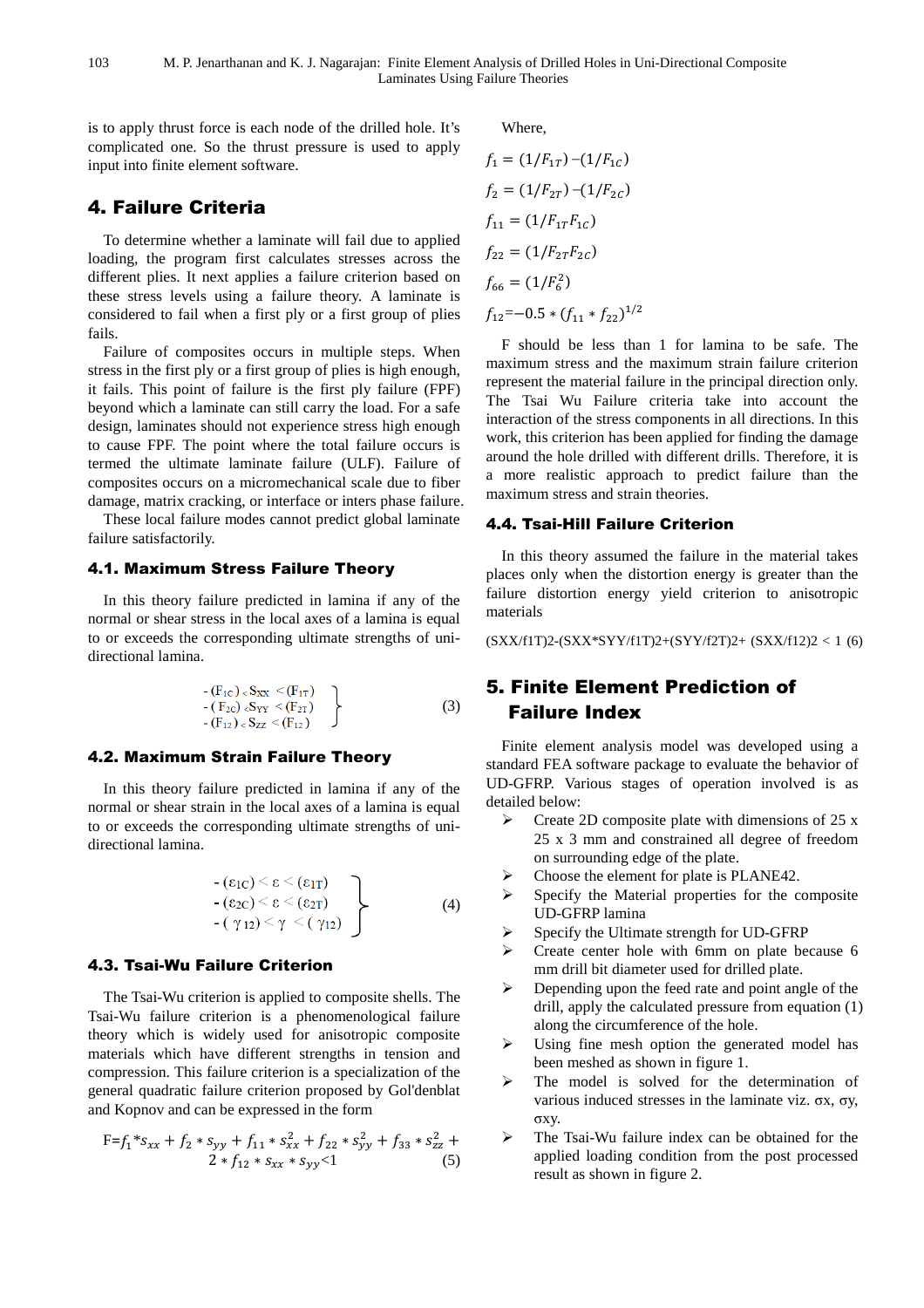**Parameter Value** Modulus of elasticity,  $E_X$  (GPa) 48 Modulus of elasticity,  $E_Y$  (GPa)  $12$ Poisson's ratio 0.25 Bulk modulus,  $G_{XY}$  (GPa) 6

*Table 1. Material property of Laminate.* 

| <b>Table 2.</b> Strength property of Laminate. |              |
|------------------------------------------------|--------------|
| <b>Parameter</b>                               | <b>Value</b> |
| Longitudinal tensile strength, $X_L$ (GPa)     | 1000         |
| Longitudinal compressive strength, $X_C$ (GPa) | $-6000$      |
| Transverse tensile strength, $Y_L$ (GPa)       | 30           |
| Transverse compressive strength, $Y_C$ (GPa)   | $-150$       |
| Shear Strength $S_{LT}$ (GPa)                  | 40           |



*Figure 1. Load and Boundary conditions of the UD-GFRP.* 



*Figure 2. Tsai-wu failure index for UD-GFRP.* 

# 6. Theoretical Calculation of Failure Index

The global stress vector obtained from FEA results should be converted into local stress vector using the following transformation matrix.

$$
\begin{Bmatrix} \sigma_{11} \\ \sigma_{22} \\ \tau_{12} \end{Bmatrix} = \begin{bmatrix} C^2 & S^2 & 2SC \\ S^2 & C^2 & -2SC \\ -SC & SC & C^2 - S^2 \end{bmatrix} \begin{Bmatrix} \sigma_{xx} \\ \sigma_{yy} \\ \tau_{xy} \end{Bmatrix} \tag{7}
$$

But, for this case, Fiber orientation angle of the UD-GFRP is zero. Hence the global stress of the laminate is equal to local stress values.

The Tsai-Wu failure index using equation (5) was calculated employing the local stress values and ultimate strength of the laminate. When the failure index value tends to become more than one then the lamina tends to become fail. Similarly, failure index was computed using Tsai - Hill failure theory employing equation (6). The obtained failure index using Tsai-Wu criteria is tabulated in table 3.

*Table 3. Failure index for various pressure.* 

| S.NO.          | <b>Applied</b><br><b>Pressure</b><br>(GPa) | <b>Theoretical</b><br><b>Tsai-Wu</b><br>failure<br>index | <b>Numerical</b><br>Tsai-Wu<br>failure<br>index | <b>Error</b><br>$($ %) | <b>Thrust</b><br>force<br>(N) |
|----------------|--------------------------------------------|----------------------------------------------------------|-------------------------------------------------|------------------------|-------------------------------|
| 1              | 10                                         | 0.324                                                    | 0.310                                           | 4.2                    | 282.7                         |
| $\overline{2}$ | 15                                         | 0.45                                                     | 0.428                                           | 4.77                   | 424.05                        |
| 3              | 20                                         | 0.68                                                     | 0.637                                           | 6.2                    | 565.7                         |
| $\overline{4}$ | 25                                         | 0.88                                                     | 0.806                                           | 8.33                   | 706.75                        |
| 5              | 30                                         | 1.2                                                      | 1.028                                           | 14.3                   | 848                           |
| 5              | 27                                         | 1.16                                                     | 1                                               | 13.7                   | 765                           |

# 7. Results & Discussion

Trial and error method is used to find critical thrust pressure with constant drill bit size. Gradually increased thrust pressure from zero when the Tsai-Wu failure index reached at one in ANSYS that pressure is called critical trust pressure. From the previous table, it can be observed that for 6 mm hole diameter, the critical thrust pressure is about 27 MPa.

The above conclusion arrived from Tsai-Wu failure criteria is further validated from other theoretical failure criteria viz. Maximum stress theory, Maximum strain theory and Tsai-Hill failure theory. Thus obtained value of failure index and mode of failure are tabulated as under.

| Table 4. Failure prediction by various failure criterion. |  |  |  |
|-----------------------------------------------------------|--|--|--|
|-----------------------------------------------------------|--|--|--|

| Tsai Wu<br>failure<br>index | <b>Maximum stress</b><br>theory                                           | Maximum<br>stress theory                                                        | <b>Tsai-Hill</b><br>theory failure<br>index |
|-----------------------------|---------------------------------------------------------------------------|---------------------------------------------------------------------------------|---------------------------------------------|
|                             | The matrix of the<br>lamina failure<br>(transverse)<br>direction failure) | The matrix of<br>the lamina<br>failure<br>(transverse)<br>direction<br>failure) | 1.12                                        |

Critical feed obtained by using equation (1) for unidirectional laminate for 6 mm drill bit diameter can be calculated as tabulated in Table 5.

*Table 5. Critical feed rate for 6 mm drilled holes.* 

| Point angle of drill (degree) | Critical feed (mm/rev) |
|-------------------------------|------------------------|
| 118                           | 1.71                   |
| 112                           | 1.74                   |
| 108                           | 1.754                  |
| 100                           | 1.784                  |
| 90                            | 1.81                   |

The effect of drill bit angle over critical feed rate is shown in graphical form in figure 3 as follows.